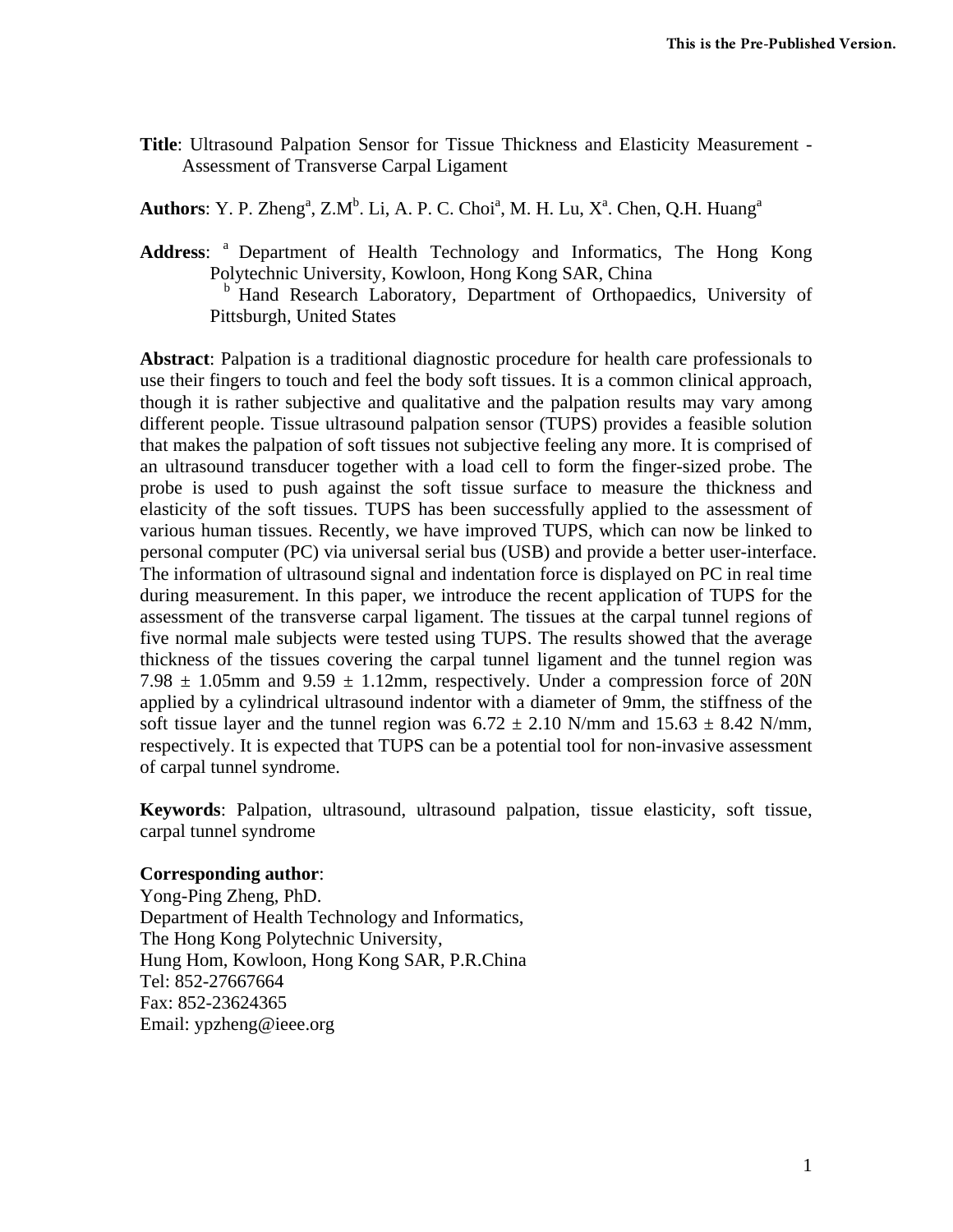### 1 **1. Introduction**

2 Carpal tunnel syndrome (CTS) is a common musculoskeletal disease caused by the 3 compression to the median nerve in the carpal tunnel. As median nerve is a mixed motor 4 and sensory peripheral nerve, compression of it may cause losing of sensation, clumsy 5 and even powerless of the palm sides from the medial half of thumb to the lateral half of 6 the ring finger [1]. There are several clinical tests for CTS to check the sensory and 7 mobility of the hand including provocative tests, Phalen's test and Tinel percussion test 8 [1]. However, the appearance of these clinical symptoms of CTS means that the patient 9 may suffer from CTS severely. If we can develop a non-invasive approach to test the 10 thickness and elasticity at the carpal tunnel region, it might be feasible to be a tool for 11 diagnosing of CTS in the early states. So, health care professionals may apply non-12 surgical management such as anti-inflammatory drugs injection or hand support for 13 neutral position to release the carpal tunnel pressure [1, 2]. It is because surgical 14 management, which cuts the transverse carpal ligament (TCL), can help to release the 15 carpal tunnel pressure (CTP) but it may cause the weakness of finger flexion [3].

16 TCL forms the volar aspect of the carpal tunnel at the wrist. The increase of CTP 17 may be due to fluid retention, infection and excessive use of the fingers, which may cause 18 swelling of the tendons or their synovial sheaths [4]. In pervious studies, TCL was found 19 to be thickened with the increase of the CTP and it is relevance to CTS [5, 6]. In this 20 study, the newly developed version of ultrasound palpation sensor (TUPS) was used to 21 examine the thickness and the stiffness of the carpal tunnel in-vivo.

22 TUPS has been used to determine different kinds of soft tissues including residual 23 limb tissues [7], burn and surgical scars [8], fibrotic tissues induced by radiotherapy [9]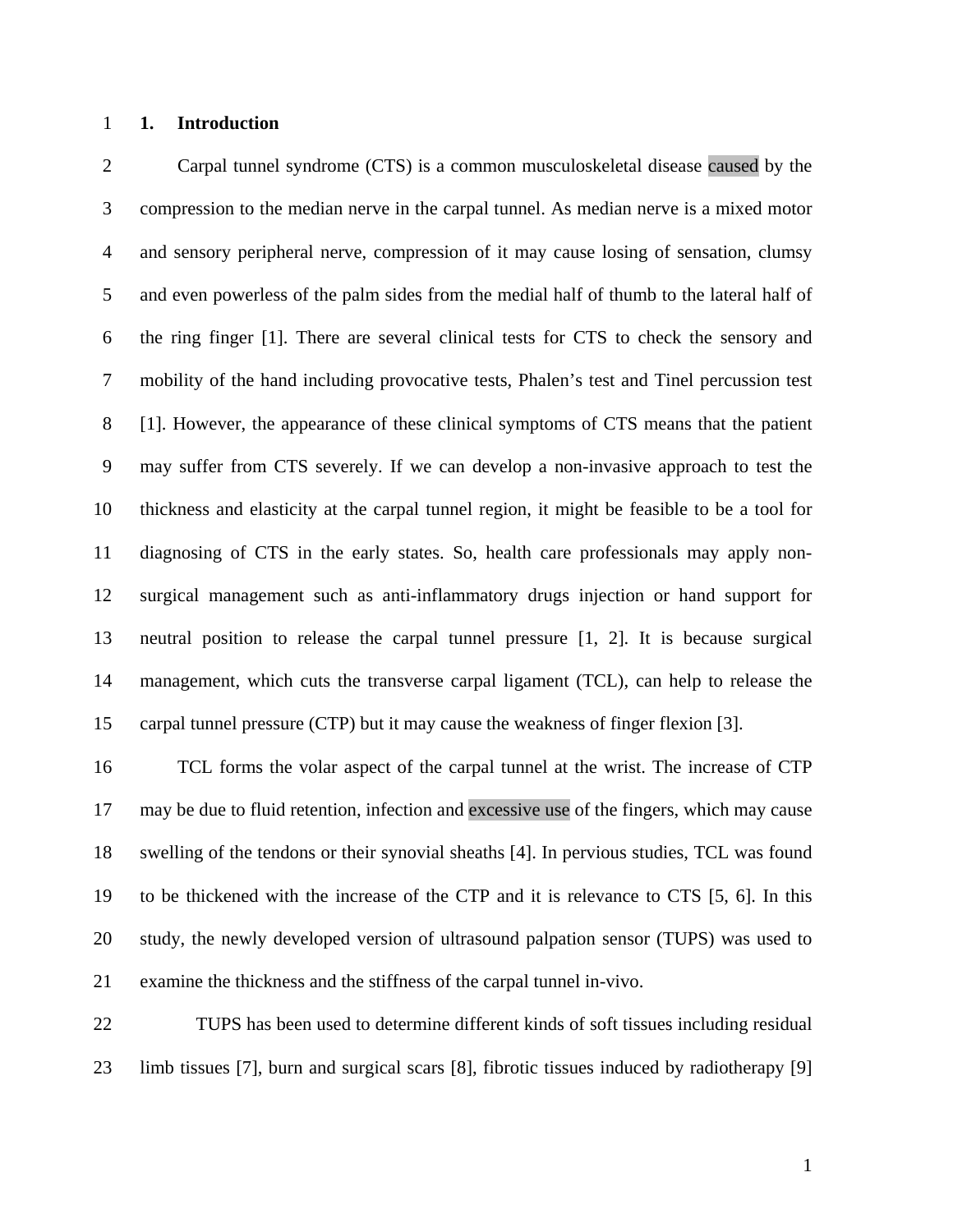1 and plantar foot tissues with diabetes [10]. The studies mentioned above considered the 2 soft tissue and measured the tissue thickness and elasticity in whole. In this CTS study, 3 an improved version of TUPS and its software were used in order to consider the soft 4 tissues in the wrist region into two layers which are the soft tissues superior and interior 5 to the TCL. Therefore, we are able to estimate the effects of the TCL to CTP.

6

## 7 **2. Methods**

8 TUPS is an ultrasound indentation with a finger size probe which consists of 5MHz 9 ultrasound transducer with a diameter of 9mm and an in series load cell [11]. Fig 1 10 shows the block diagram of the TUPS system. Ultrasound was emitted from the 11 ultrasound transducer to measure the thickness and deformation of different layers in the 12 wrist region during indentation using the information of the time-of-flight and the sound 13 speed. The average sound speed in soft tissues of human body was assumed to be 1540 14 m/s [12]. The load cell was used to record the indentation force. In this study, 20N force 15 was applied to the subject's palm via the measuring probe within 3 second.

16 Fig 2 shows the user interface of the custom-developed program for the TUPS 17 system. It can show the ultrasound and force signals during indentation in real time. 18 The ultrasound signal can also be shown in M-mode to present the overall displacement 19 profile of the ultrasound echoes reflected or scattered from the tissues at different depths. 20 As we introduced in earlier papers [9, 11], signal peak or cross-correlation tracking 21 approaches could be used to track the shift of a selected echo, which corresponded to a 22 tissue interface, such as tunnel-bone interface. However, these methods could not be 23 well used for the ultrasound signals collected in this study. Since the applied load was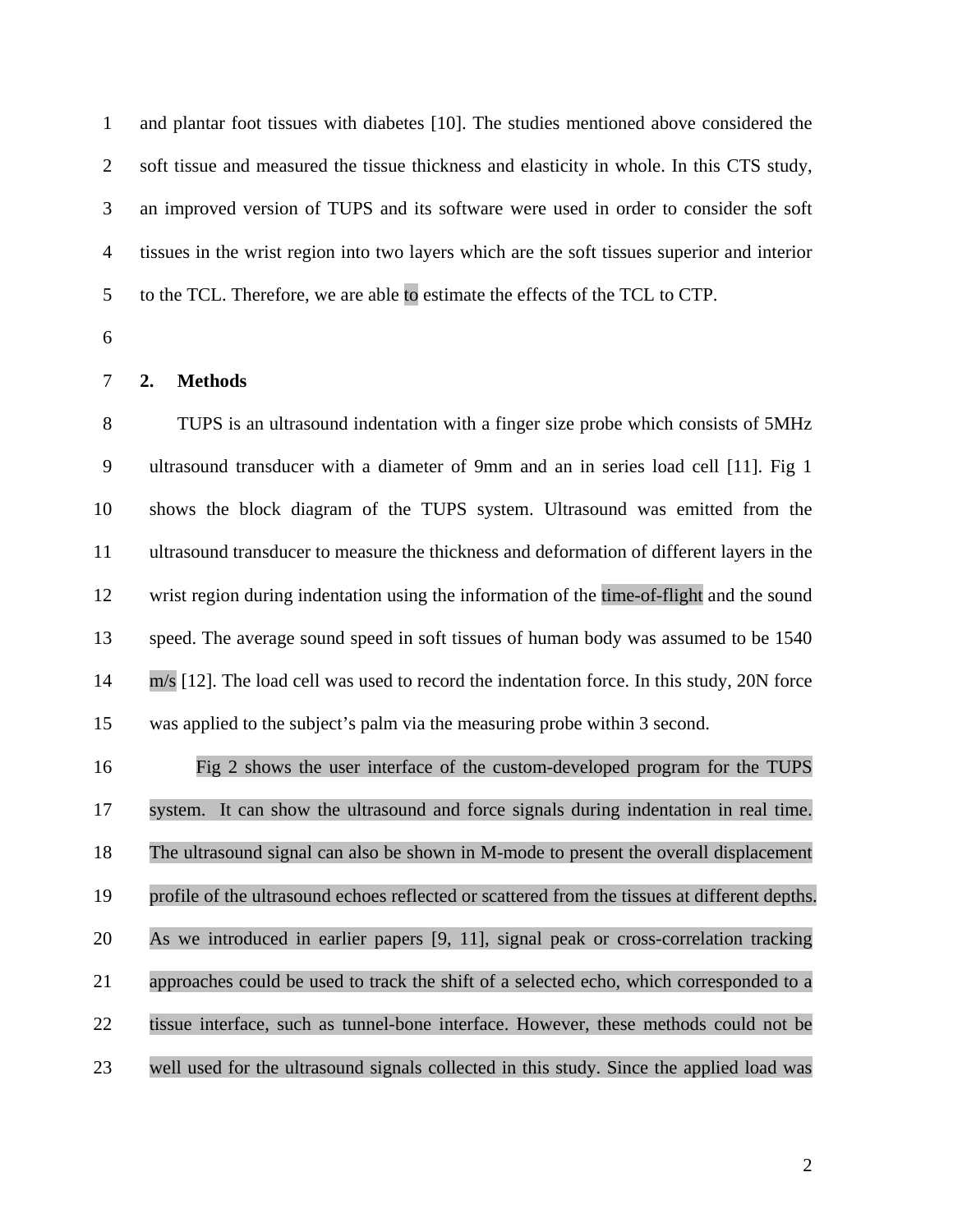1 very large and tissues were deformed significantly, the tracking using signal peak or 2 cross-correlation for a segment of signals did not work very well for the interfaces of 3 TCL due to the obvious change of the interface echoes (de-correlation). In this study, we 4 used the M-mode image to trace the shift of echoes quasi-automatically by selecting a 5 number of critical points in the M-mode image for each interface echo under different 6 loading levels. As an example, two groups of manually selected points were shown in 7 the M-mode image of Fig 2. The software then automatically links the points together to 8 form a deformation profile under different loads using a linear interpolation. Normally, 9 at least 10 points were manually selected for tracking of each interested interface echo. 10 The obtained deformation-time data were then further analyzed together with load-time 11 data to obtain the stiffness information.

12 Five normal male subjects were recruited in this study with an average age of 29.8  $13 \pm 5.1$  years old. They have no neuro-musculoskeletal disorders in their upper limbs. The 14 location for the indentation of the palm is on the skin overlying the TCL. A line was 15 firstly drawn to connect the palpable pisform and scaphoid and a point 10mm distal from 16 the mid-point of this line was marked as the centre of indentation. During the testing, the 17 hand was supinated on a testing table with the palm side facing upward. 10 trails were 18 recorded for each subject.

19

20 **3. Results** 

21 The ultrasound echoes reflected from the carpal bone surfaces were obviously 22 identified (Fig 2 and Fig 3). The original thickness of the tissues between the skin and the 23 TCL and between the TCL and bone surface were  $7.98 \pm 1.05$  mm and  $9.59 \pm 1.12$  mm,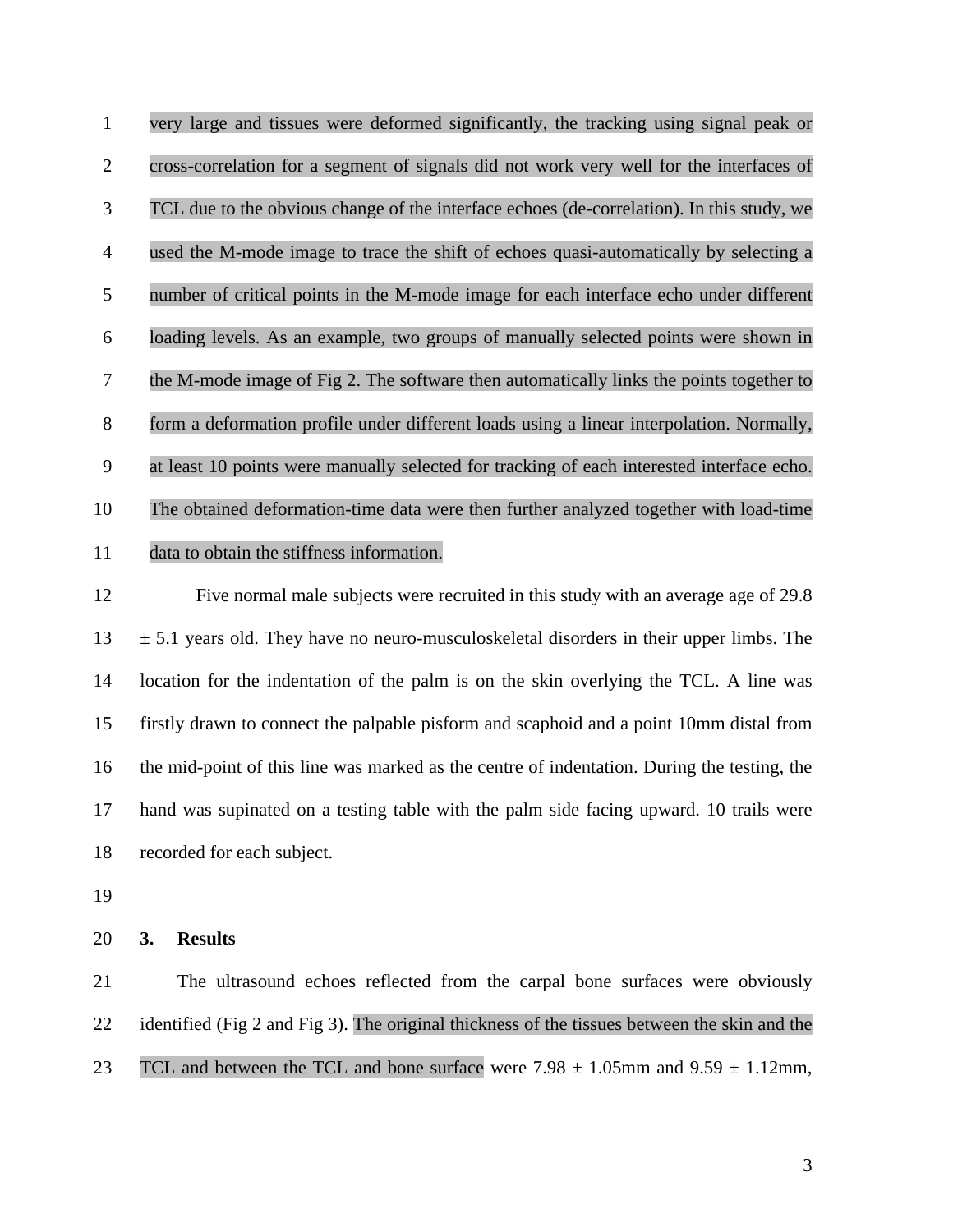1 respectively, for the 5 subjects. We applied about 5N to compress the soft tissue between 2 the skin surface and TCL, it is because the stiffness of that layer was assumed to be softer. 3 In the M-mode display of ultrasound signals as shown in Fig 2, we can observe that the 4 level of deformation is different between the layer of skin-TCL and TCL-Carpal bone. 5 Figs 3a, 3b and 3c show the ultrasound echo trains and different tissue interfaces obtained 6 with the applied load of 0 N, 5 N and 20 N, respectively. In Table 1, the total 7 deformations in skin-TCL layer and TCL-carpal bone layer are  $3.18 \pm 0.75$  mm and 1.16  $8 \pm 0.42$  mm, which are 38.1% and 13.7% respectively when the indentation force is up to 9 20N. When the indentation is less than 5N, the deformation of skin-TCL layer is 2.2mm  $10 \pm 0.8$ mm as the deformation of TCL-carpal bone layer is 0.65mm  $\pm$  0.25mm only, which 11 is 4 times larger. When the indentation force is between 5N to 20N, the deformation of 12 skin-TCL layer is  $0.98 \pm 0.51$  mm as the deformation of TCL-carpal bone layer is  $0.50 \pm 1.5$ 13 0.20 mm, which is 2 times larger. Therefore, the stiffness of TCL-carpal bone layer is 14 much larger than the skin-TCL layer and it is deformation dependent.

15 The stiffness of soft tissues and carpal tunnel layer under different indentation load 16 were shown in Table 2. We found that the difference of stiffness between two layers 17 keeps reducing when the indentation force increases. The overall stiffness of skin-TCL 18 layer and TCL-carpal bone layer are  $6.72 \pm 2.10$  N/mm and  $15.63 \pm 8.42$  N/mm, 19 respectively.

20

### 21 **4. Discussion**

22 In this study, we developed the TUPS system together with the program to perform 23 the indentation on the wrist region. The new developments of TUPS system and its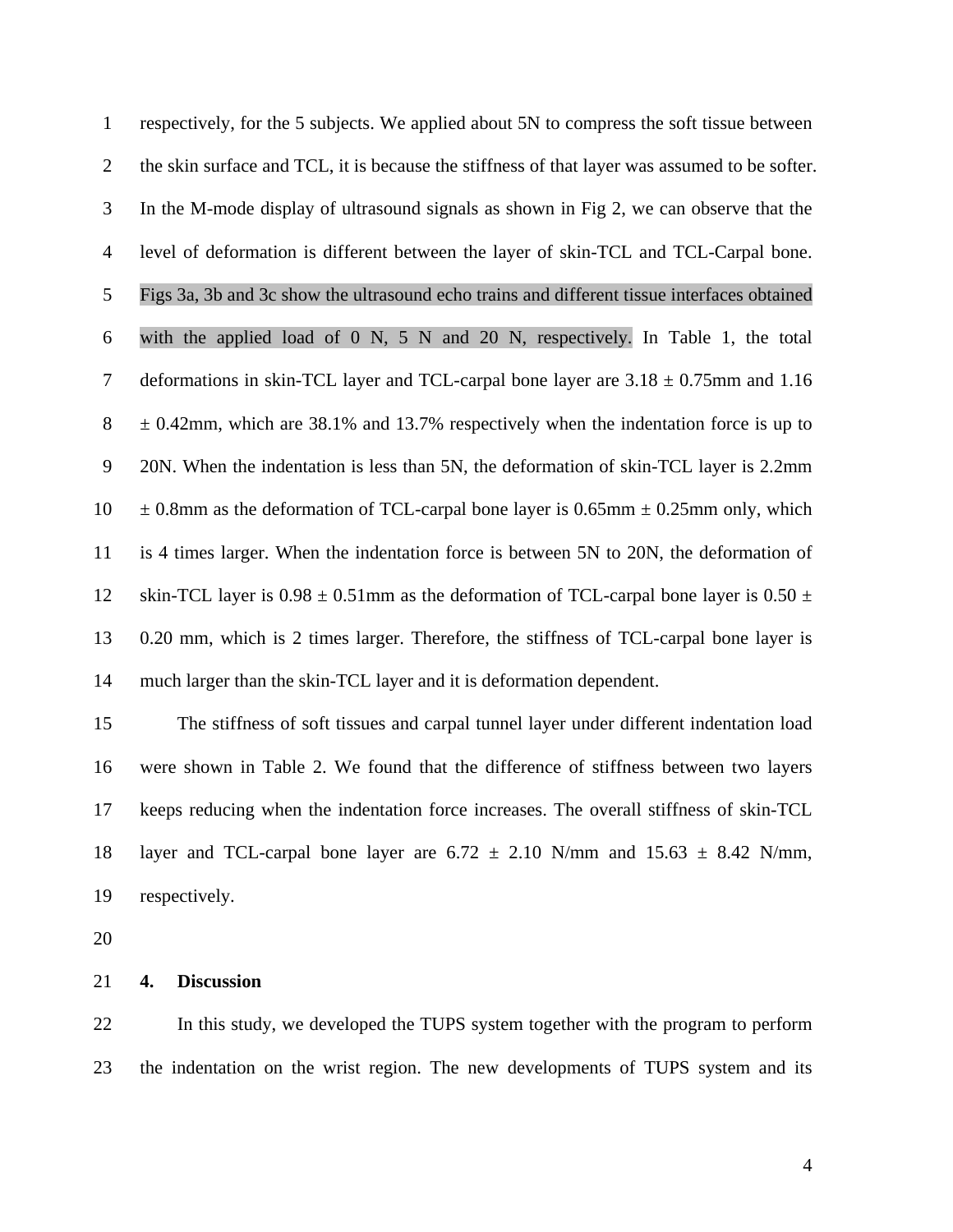1 program not only provide the real time information of ultrasound and force signal to the 2 operator during indentation, but also provide a feasible solution to distinguish different 3 tissue layers rather than overall information of tissue thickness and elasticity. By the help 4 of M-mode display of ultrasound in the user-interface of the program, we tried to 5 distinguish TCL in the wrist region so as to study the deformation and the elasticity of 6 skin-TCL (soft tissues) layer and TCL-carpal bone (Carpal Tunnel) layer. The results 7 from Table 2 show that the stiffness of skin-TCL layer is 2.60 times less than TCL-carpal 8 bone layer when the indentation force is below 5N. The results proved the assumption 9 that the stiffness of the skin-TCL layer should be less than that of TCL-carpal bone layer.

10 However, when the indentation force is larger than 15N, the stiffness of skin-TCL 11 and TCL-carpal bone layer become similar (1.15 times larger), so the deformation of the 12 whole thickness is contributed relatively closer by both two layers. Therefore, we may try 13 to study the stiffness and deformation of TCL-carpal bone layer during the indentation 14 when the force is between 5N to 20N. The stiffness of TCL-carpal bone layer in this 15 study is  $21.76 \pm 10.00$ N/mm.

16 Since a relative large load was required to deform the carpal tunnel, the profile of 17 the ultrasound echo from a certain interface could significantly change, particularly that 18 from TCL. Automatic tracking methods using signal peak or cross-correlation that we 19 earlier developed could not work well in this study. We developed a quasi-automatic 20 measurement method to trace the shift of echoes by manually selecting critical points in 21 the M-mode display of ultrasound images. The manual selection of the points involved 22 subjective judgements. Therefore, inter- and intra-operator variations of the measurement 23 should be further documented in future studies. In addition, these manual operation also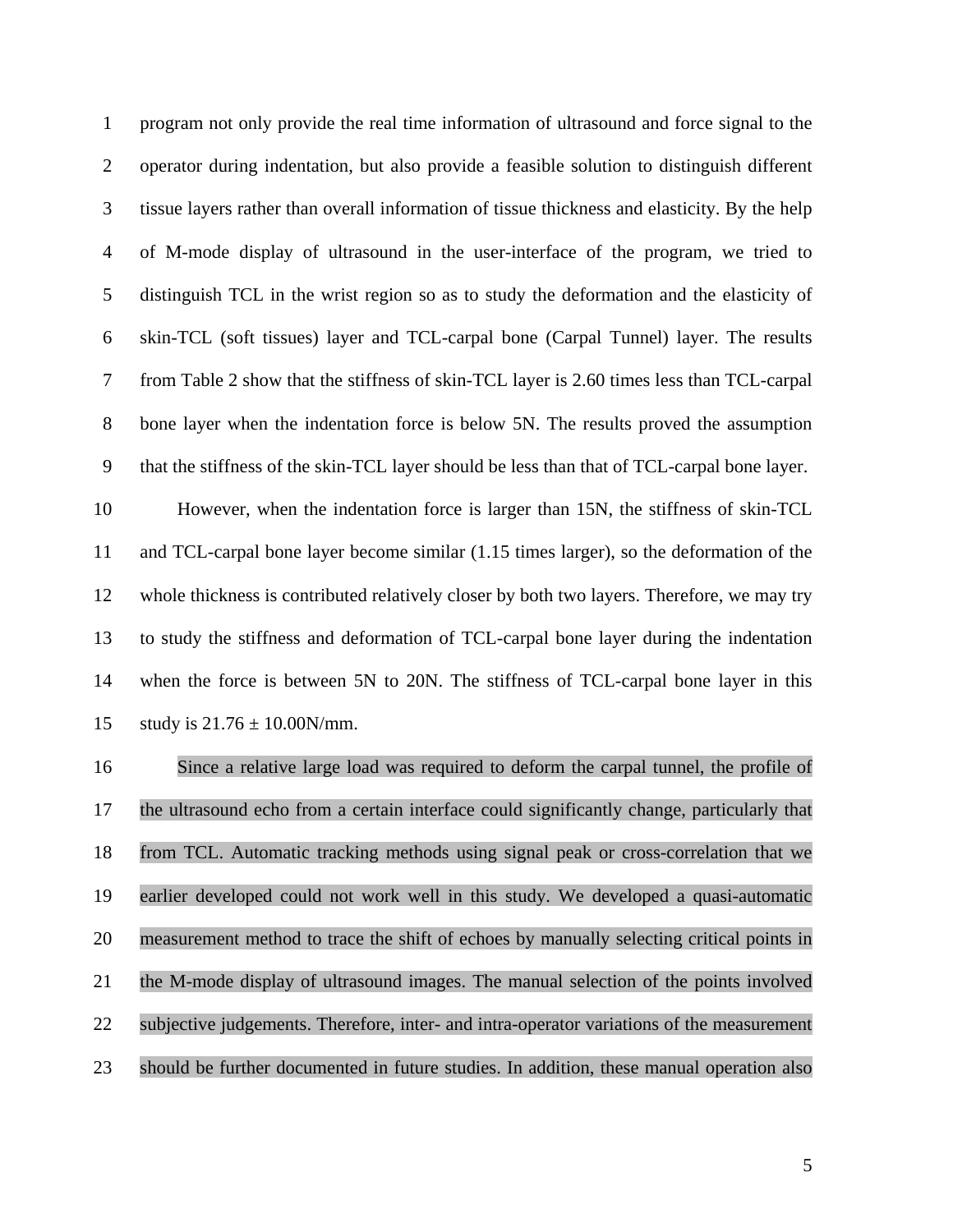| $\mathbf{1}$   | limited the option to obtain the tissue deformation data in real-time during the test. We   |
|----------------|---------------------------------------------------------------------------------------------|
| $\overline{2}$ | plan to develop more robust automatic tracking algorithms to precisely tracking the echo    |
| 3              | movement of tissue interface using the ultrasound signals. The ultrasound signals were      |
| $\overline{4}$ | digitized in 100 MHz, which corresponds to a displacement measurement resolution of         |
| 5              | approximately 8 µm if the echo did change its profile during the compression and could      |
| 6              | be automatically tracked, such as the echo reflected from the bone surface. However,        |
| $\tau$         | manual selection for the points in this study could significantly affect the measurement    |
| $8\,$          | accuracy. Further study will be required to systematically investigate the measurement      |
| 9              | accuracy under various conditions of the echo.                                              |
| 10             | Another limitation of the reported method is that the measured stiffness value could        |
| 11             | be affected by the boundary condition of the carpal tunnel region. When a certain load      |
| 12             | was applied at the carpal tunnel region, the deformations of different tissue components    |
| 13             | might not only be controlled by the tissue elasticity, but also affected by the surrounding |
| 14             | boundary conditions. Therefore, the stiffness value measured from different subjects        |
| 15             | could be affected by the dimension of the carpal tunnel region. The boundary conditions     |
| 16             | should be taken into account in the extraction of the stiffness from the load-deformation   |
| 17             | data in the future studies.                                                                 |
| 18             | In spite of the above limitations, this study demonstrate the feasibility of the novel      |
| 19             | approach of using TUPS to measure the tissue thickness and elasticity of TCL which is       |
| 20             | very relevant to CTS. In future study, a higher frequency ultrasound (such as 20 MHz        |
| 21             | focused ultrasound) should be used to detect the TCL layer. It is because the resolution of |

22 the 5 MHz ultrasound may not be enough to distinguish the TCL easily. Afterward,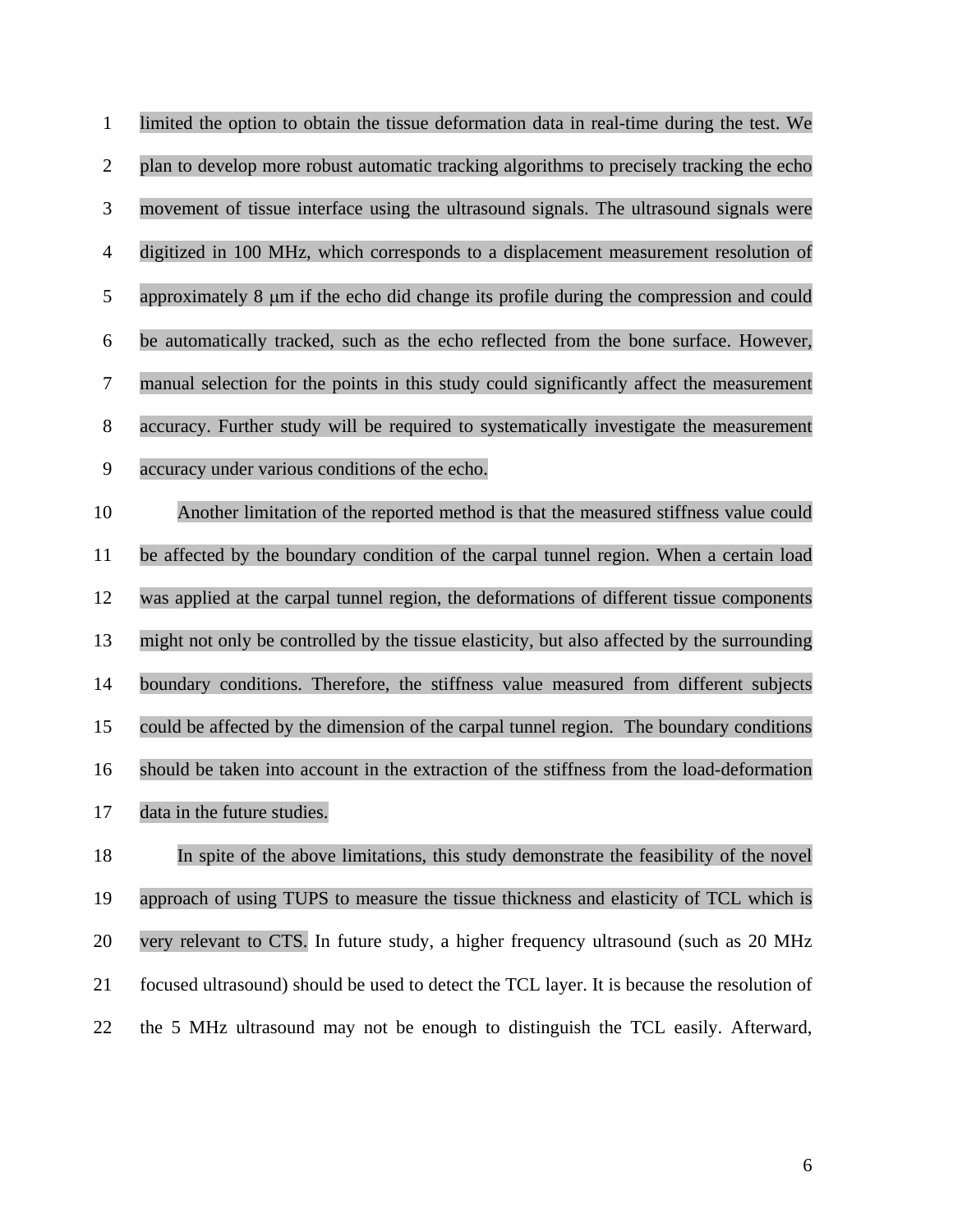| $\mathbf{1}$   | subjects with CTS should be recruited to perform the indentation to compare the |                                                                                        |  |  |
|----------------|---------------------------------------------------------------------------------|----------------------------------------------------------------------------------------|--|--|
| $\mathfrak{2}$ |                                                                                 | difference of tissue thickness and stiffness between normal subjects and CTS patients. |  |  |
| 3              |                                                                                 |                                                                                        |  |  |
| $\overline{4}$ | <b>Acknowledgements</b>                                                         |                                                                                        |  |  |
| 5              |                                                                                 | This work was partially supported by The Hong Kong Polytechnic University (G-          |  |  |
| 6              | YE22) and the Research Grants Council of Hong Kong (PolyU 5245/03E).            |                                                                                        |  |  |
| 7              |                                                                                 |                                                                                        |  |  |
| $8\,$          | <b>References</b>                                                               |                                                                                        |  |  |
| 9              | $[1]$                                                                           | C. Love, Carpal tunnel syndrome, Journal of Orthopaedic Nursing 7 (2003) 33-42.        |  |  |
| 10             | $[2]$                                                                           | T. Armstrong, W. Devor, L. Borschel, R. Contreras, Intracarpal steroid injection is    |  |  |
| 11             |                                                                                 | safe and effective for short term management of carpal tunnel syndrome, Muscle &       |  |  |
| 12             |                                                                                 | Nerve 29 (2004) 82-88.                                                                 |  |  |
| 13             | [3]                                                                             | D. Netscher, A. Mosharrafa, M. Lee, C. Polsen, H. Choi, A. K. Steadman, J.             |  |  |
| 14             |                                                                                 | Thornby, Transverse carpal ligament: Its effect on flexor tendon excursion             |  |  |
| 15             |                                                                                 | morphologic changes of the carpal canal, and on pinch and grip strengths after open    |  |  |
| 16             |                                                                                 | carpal tunnel release, Plastic and Reconstructive Surgery, 100 (1997), 636-642.        |  |  |
| 17             |                                                                                 | [4] K. L. Moore, A. F. Dalley, Clinical Oriented Anatomy, Lippincott Williams and      |  |  |
| 18             |                                                                                 | Wilkins, Philadelphia, 1999.                                                           |  |  |
| 19             | $\lceil 5 \rceil$                                                               | V. John, H. E. Nau, H. C. Nahser, V. Reinhardt, K. Venjakob, CT of carpal tunnel       |  |  |
| 20             |                                                                                 | syndrome, American Journal of neuroradiology, 4 (1983), 770-772.                       |  |  |
| 21             | [6]                                                                             | B. M. Sucher, R. N. Hinrichs, Manipulative treatment of carpal tunnel syndrome:        |  |  |
| 22             |                                                                                 | biomechanical and osteopathic intervention to increase the length of the transverse    |  |  |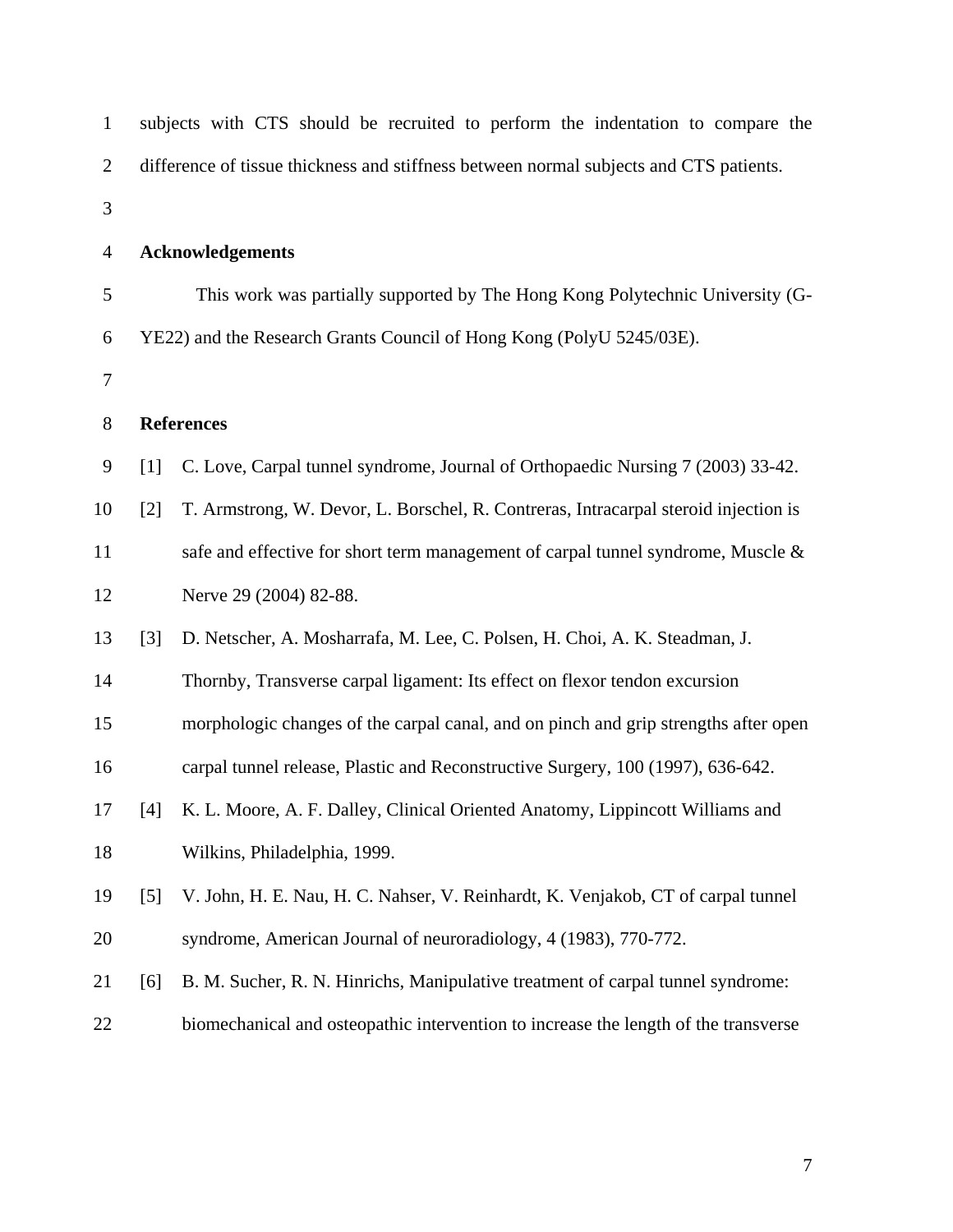1 carpal ligament, Journal of the American Osteopathic Association, 98 (1998) 679- 2 679.

| 3              | [7] | Y. P. Zheng, A. F. T. Mak, Effective elastic properties for lower limb soft tissues      |
|----------------|-----|------------------------------------------------------------------------------------------|
| $\overline{4}$ |     | from manual indentation experiment, IEEE Transactions on rehabilitation                  |
| 5              |     | Engineering, 7 (1999) 257-267.                                                           |
| 6              | [8] | J. C. M. Lau, C. W. P. Li-Tsang, Y. P. Zheng, Application of tissue ultrasound           |
| 7              |     | palpation system (TUPS) in objective scar evaluation, Burns, 31 (2005) 445-452.          |
| 8              | [9] | Y. P. Huang, Y. P. Zheng, S. F. Leung, Quasi-linear viscoelastic properties of           |
| 9              |     | fibrotic neck tissues obtained from ultrasound indentation tests in vivo, Clinical       |
| 10             |     | Biomechanics 20 (2005) 145-154.                                                          |
| 11             |     | [10] Y. P. Zheng, Y. K. C. Choi, K. Wong, S. Chan, A. F. T. Mak, Biomechanical           |
| 12             |     | assessment of plantar foot tissue in diabetic patients using an ultrasound indentation   |
| 13             |     | system, Ultrasound in Medicine and Biology, 26 (2000) 451-456.                           |
| 14             |     | [11] Y. P. Zheng, A. F. T. Mak, An ultrasound indentation system for biomechanical       |
| 15             |     | properties assessment of soft tissues in-vivo, IEEE Transactions of Biomedical           |
| 16             |     | Engineering, 43 (1996) 912-918.                                                          |
| 17             |     | [12] S. A. Goss, R. L. Johnston, F. Dunn, Compilation of empirical ultrasonic properties |
| 18             |     | of mammalian tissues, Journal of the Acoustical Society of America, 68 (1980) 93-        |
| 19             |     | 108.                                                                                     |
| 20             |     |                                                                                          |
| 21             |     |                                                                                          |
|                |     |                                                                                          |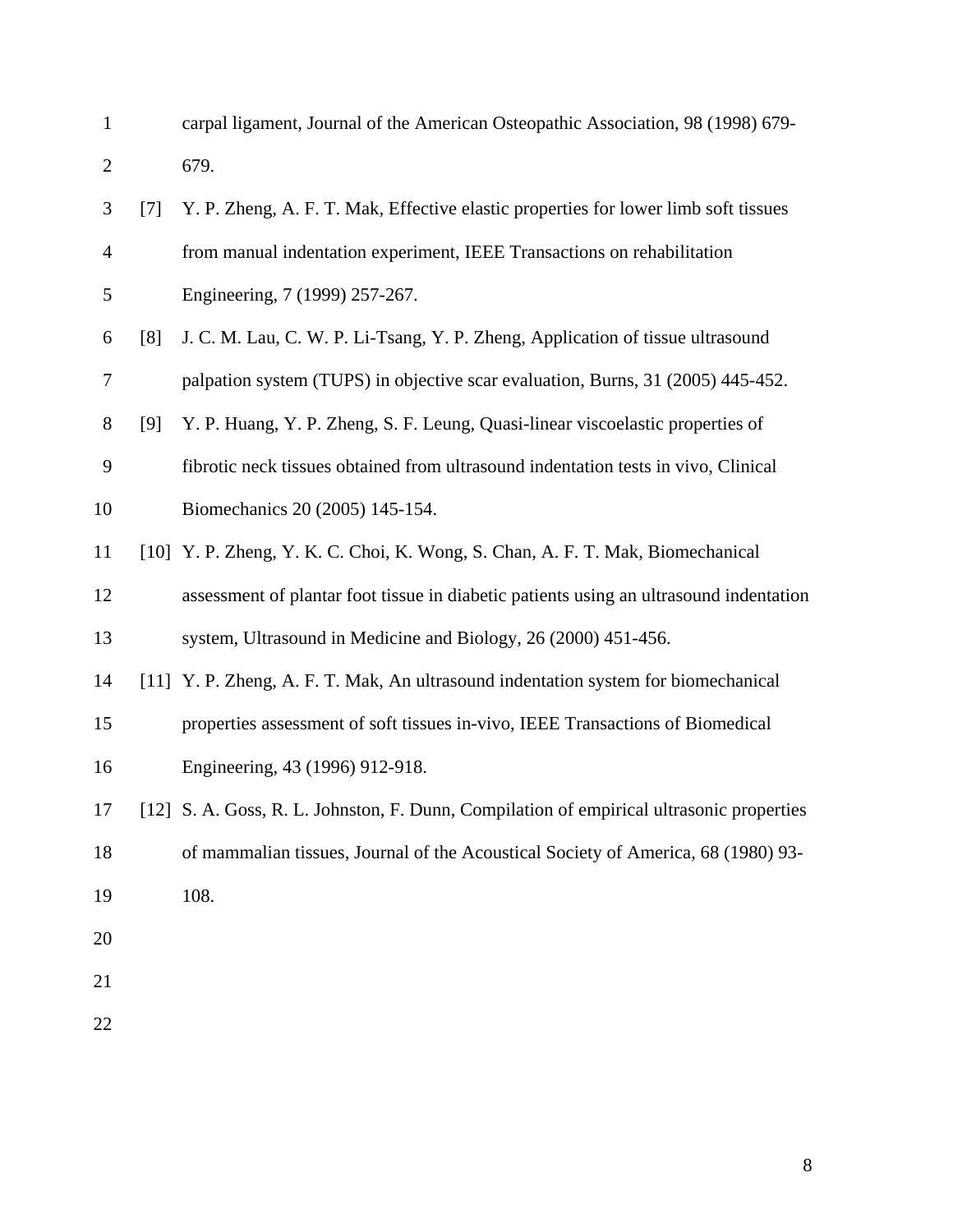| Force     | Skin-TCL layer  | TCL-carpal bone layer |
|-----------|-----------------|-----------------------|
| $0 - 5N$  | $2.20 \pm 0.80$ | $0.65 \pm 0.25$       |
| $5 - 20N$ | $0.98 \pm 0.51$ | $0.50 \pm 0.20$       |
| Overall   | $3.18 \pm 0.75$ | $1.16 \pm 0.42$       |

1 **Table 1** Deformation (mm) of the skin-TCL layer and TCL-carpal bone layer under 2 different indentation load (5N and 20N).

4

5

6 **Table 2** Stiffness (N/mm) of the skin-TCL layer and TCL-carpal bone layer under

7 different indentation load (5N and 20N).

|   | Force     | Skin-TCL layer   | TCL-carpal bone layer |
|---|-----------|------------------|-----------------------|
|   | $0 - 5N$  | $3.51 \pm 1.69$  | $9.11 \pm 5.83$       |
|   | $5 - 20N$ | $18.98 \pm 7.73$ | $21.76 \pm 10.00$     |
|   | Overall   | $6.72 \pm 2.10$  | $15.63 \pm 8.42$      |
| 8 |           |                  |                       |

9

# 10 **Figure Captions**

11 **Fig. 1** Schematic of the TUPS system including the finger size probe together with other 12 electronic parts as a control system of the load cell and ultrasound transducer. The control 13 unit can be directly linked with personal computer via USB to have fast transmission of 14 signals as real time measurement.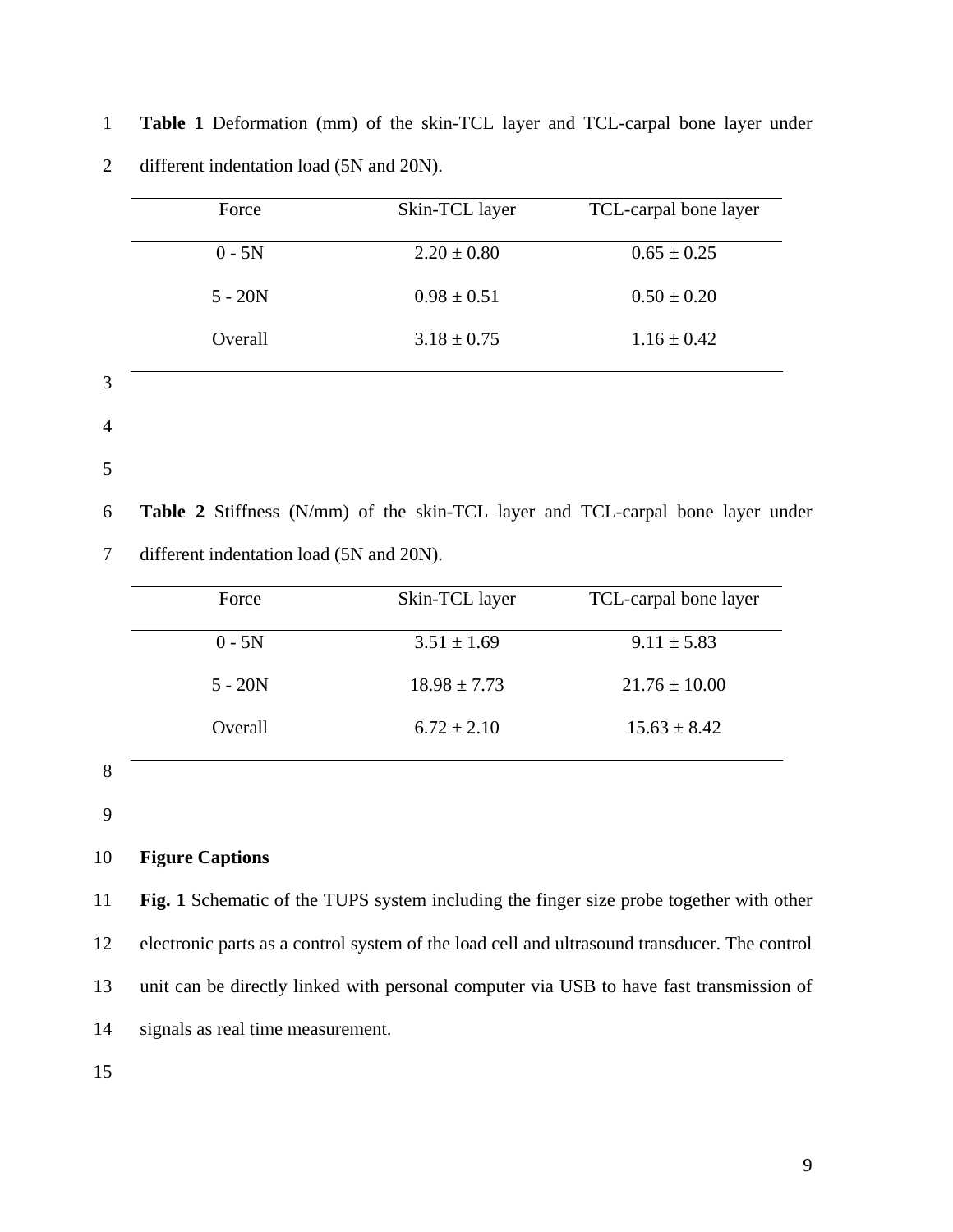| $\mathbf{1}$   | Fig. 2 User program which was used during indentation. In this interface, TUPS connects   |
|----------------|-------------------------------------------------------------------------------------------|
| $\overline{2}$ | to PC via USB to transmit the ultrasound signal (the bottom window) and force signal      |
| 3              | (the top right window). The top left window was used in the signal processing for         |
| $\overline{4}$ | showing the displacement curve or global view for the whole tissue (M-mode). The          |
| 5              | points in the M-mode display were manually selected to represent the shifts of the echoes |
| 6              | during the loading process.                                                               |
| $\tau$         |                                                                                           |
| 8              | Fig. 3 A sample result of ultrasound signals of a carpal tunnel. (a) Echoes obtained with |
| 9              | no compression, (b) echoes obtained during indentation when about 5N was applied, (c)     |
| 10             | echoes obtained during indentation when totally 20N was applied.                          |
| 11             |                                                                                           |
| 12             |                                                                                           |
| 13             |                                                                                           |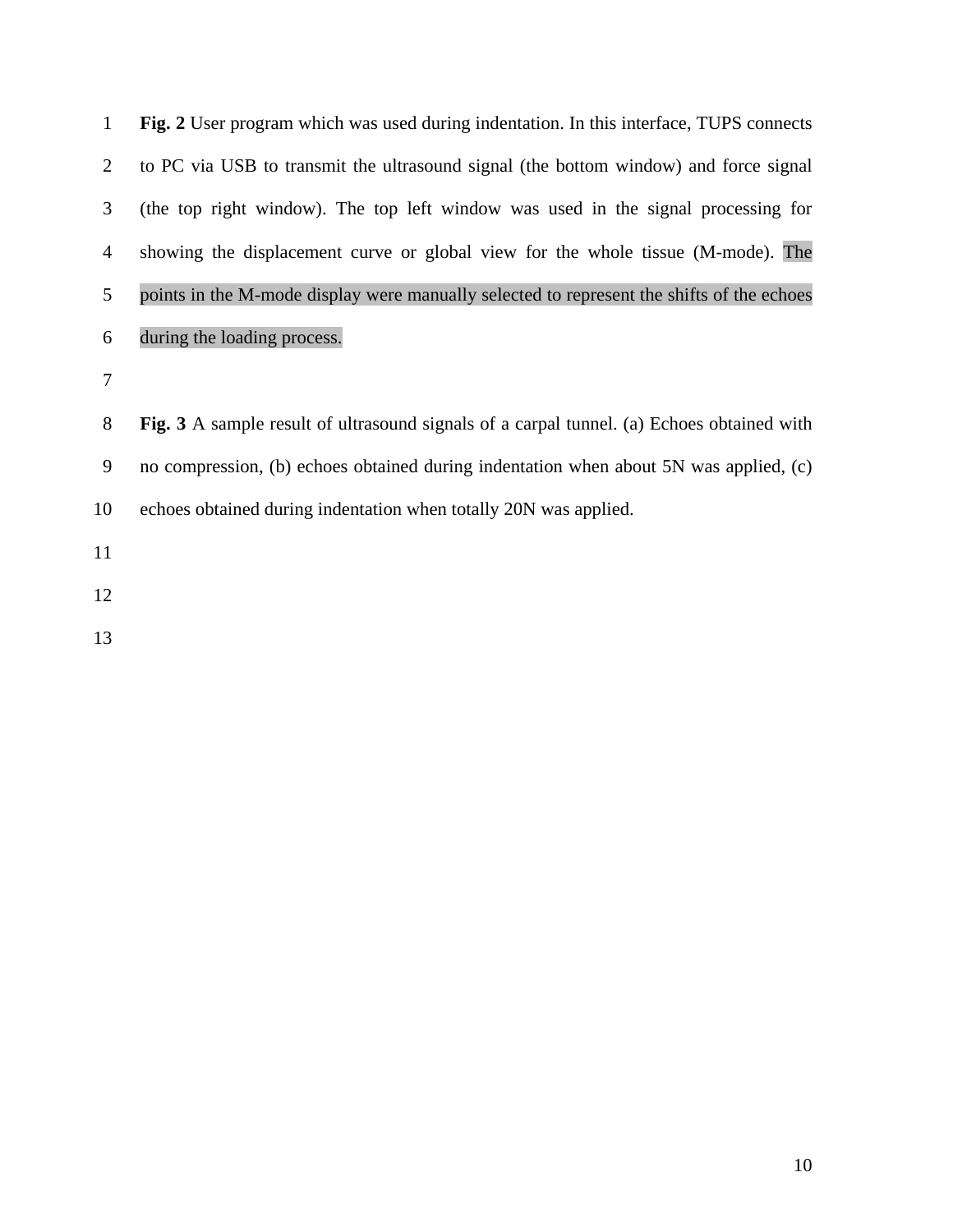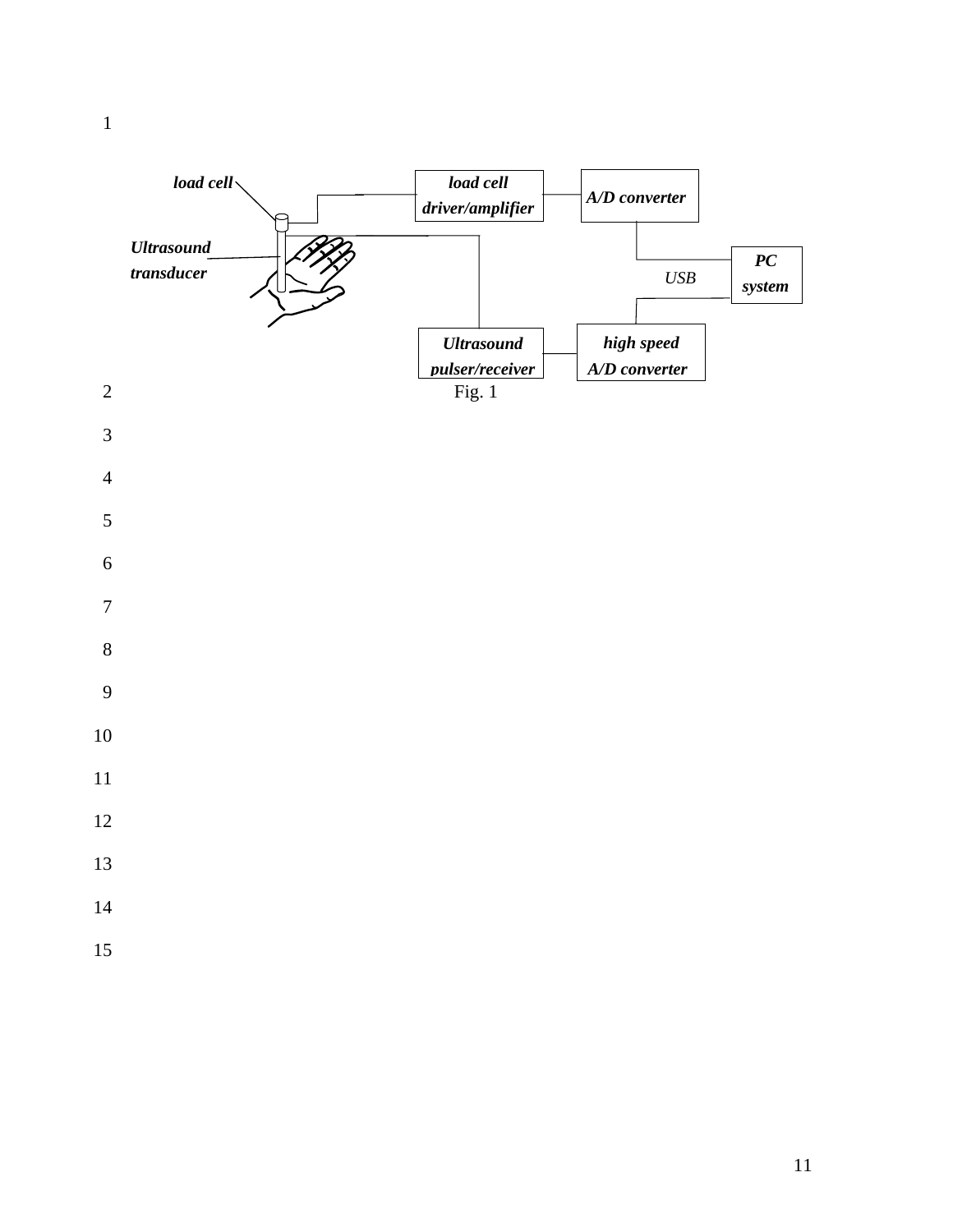